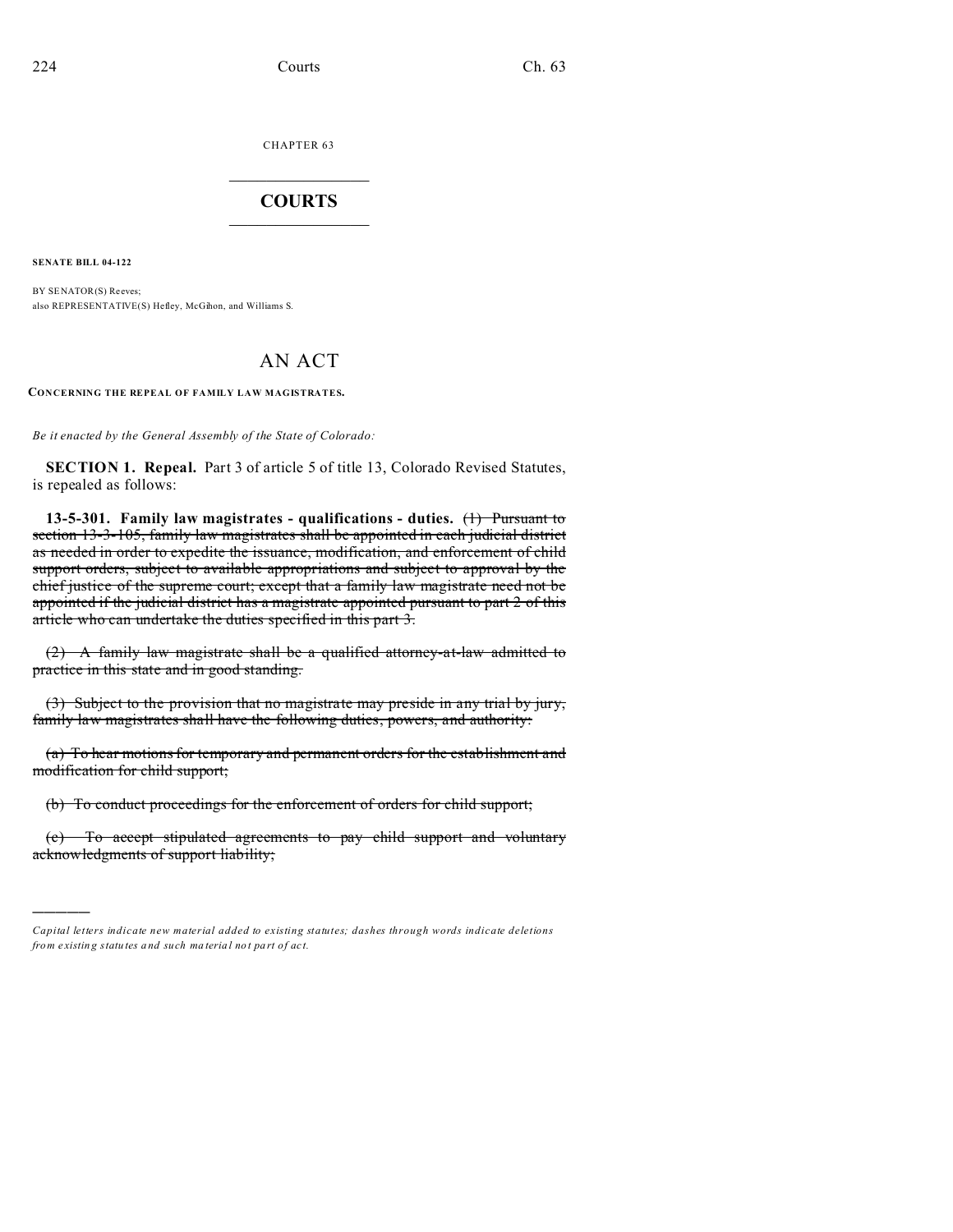(d) To conduct hearings under the "Uniform Interstate Family Support Act", article 5 of title 14, C.R.S.;

(e) To conduct hearings under the "Uniform Dissolution of Marriage Act", article 10 of title 14, C.R.S., including:

(I) Temporary orders;

(II) Noncontested permanent orders;

(III) Contempt of court;

(IV) Restraining orders and the modification thereof;

(V) Parenting time, and the modification thereof, including motions to restrict parenting time or parental contact, where the allocation of parental responsibilities is not an issue;

(V.5) Hearings upon motions;

(VI) And upon the consent of all parties:

(A) Contested permanent orders;

(B) (Deleted by amendment, L. 90, p. 900, § 27, effective July 1, 1990.)

(VII) And in furtherance of the above duties, powers, and authority, to conduct hearings on the following matters:

(A) Default and entry of judgments pursuant to Rule 55, C.R.C.P.;

(B) Postjudgment proceedings;

(C) Settlement conferences;

(D) As a master pursuant to Rule 53, C.R.C.P.; and

(E) As an arbitrator pursuant to Rule 109, C.R.C.P.;

(f) To exercise such other duties, powers, and authority as determined by rule of the supreme court;

(g) To solemnize marriages pursuant to the procedures in section 14-2-109, C.R.S.

**13-5-302. Powers of magistrates.** Pursuant to rules promulgated by the supreme court, when hearing matters specified in section 13-5-301, family law magistrates shall have all of the powers of a district court judge.

**13-5-303. Rules - procedure.** (1) The supreme court shall adopt such rules and regulations as it deems necessary or proper to carry out the provisions of this part  $3$ , including, but not limited to, matters of procedure.